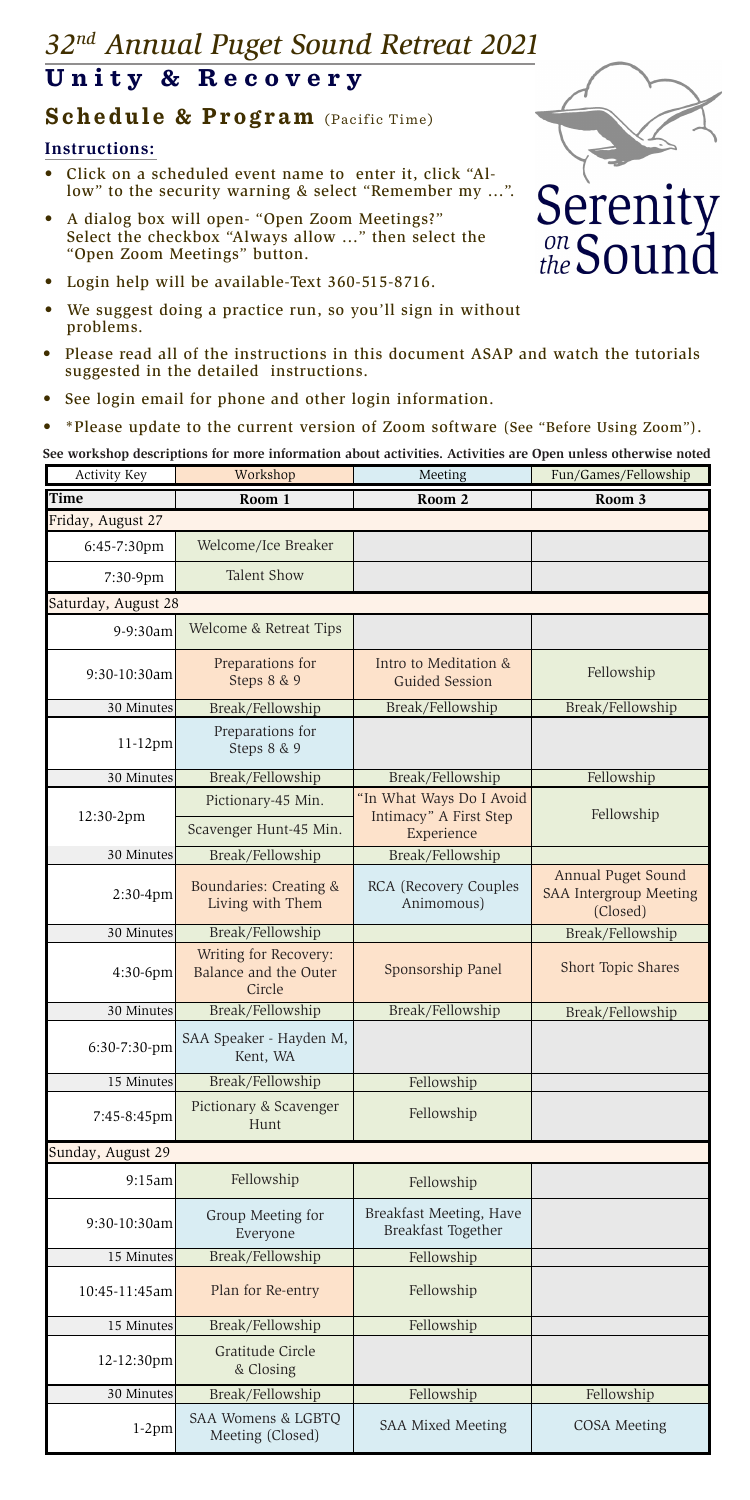## **Fellowship**

These are open time blocks available for freeform fellowship. We encourage participants to reach out to others via chat or other means to arrange fellowship gatherings in these time slots to talk about recovery topics, workshops or engage general conversation or just drop in to meet and chat with others already in the room. Breaks between activities are open for fellowship as well.

# **Friday** • August 27th

## **Welcome/Ice Breaker - Bruce and Laurie**

Welcome to this year's Serenity on the Sound virtual retreat! During this time, before we gather to share the many talents of our participants, we would like to give everyone a chance to introduce themselves, share where they are from and one or two recovery related pieces of information. Whether you are a first timer to our retreat or a returning participant, we hope you will join us. **6:45 - 7:30 pm**

### **Talent Show - Hayden M**

A retreat tradition, the talent show will offer an opportunity in a safe and supportive environment to share your talents, singing, playing music, poetry, drumming. A time limit of five minutes each will keep us on time. Everyone gets applause. Performers will sign up at the start of the show or any time before the retreat. **7:30 - 9pm**

# **Saturday** • August 28th

# **Prepare for Steps 8 & 9 (Open) - Dan B**

These are the steps that WILL transform your life. Whether you are stuck on step one, or have done ninth steps before and are looking for ideas and assistance, this may be for you. Based on old-school AA in the 1940s, per Wally P (AA historian), it is for SAA, COSA, and others. Bring something for writing – one page in a notebook is enough. Materials presented will be sent before, during, or after the workshop if you send your email address to danb. lakewood@gmail.com.

#### **9:30 – 10:45 am**

# **Intro to Meditation with Guided Session - Laurie M**

Step 11 says "Sought through prayer and meditation to improve our conscious contact… "Developing a meditative practice to help us find sustainable relief in recovery journey is an important key to finding peace and serenity in a busy, chaotic, and trauma filled world. Wherever you are in your journey, whether it's just starting out, have struggled to understand meditation, struggled to define a Higher Power (HP), or have a well-developed practice; please join us as we practice and explore a variety of guided meditation tools to start the day!

#### **9:30 – 10:45 am**

# **Pictionary & Scavenger Hunt – Cheryl E (Pictionary), David B (Scavenger Hunt)**

Zoom games are a good way to unwind and have fun. Join us for these classic games online. These have proven to be all time favorite Zoom games over the past 18 months. Pictionary Zoom style happens on the Zoom Whiteboard. Everyone in the audience is welcome to guess what the answer in this no point's version of this classic game. During the Scavenger Hunt, players will search for things around the house. Riddle clues of the items will also be included to add a fun twist. We may even ask the audience for items to search for.

# **12:30 – 1:15 pm** Pictionary

**1:15 - 2 pm** Scavenger Hunt

# **In What Ways Do I Avoid Intimacy? (A First Step Experience) – Deb W**

Is the inability to experience trust and deep closeness and connection with yourself, others, or your Higher Power affecting your recovery? Join us to find out! We will also discuss simple ways to incorporate intimacy recovery work into your existing program, regardless of

#### which fellowship you belong to or in what stage of recovery you're in. **12:30 – 2 pm**

### **Boundaries: Creating and Living with Them. – Dale E**

Are you tired of always feeling like you have to please everybody? ... Do you end up feeling angry, lonely & inadequate when you hang out with friends or family? Do you keep letting others down when you slip? We will answer these questions and more in this workshop. We will see how boundaries especially relate to steps 2-4. We will see that boundaries can and will strengthen your onging recovery.

**2:30 – 4 pm** 

**RCA (Recovery Couples Anonymous): Commitment is Our Sobriety - Monte D & Sonia D**  "The only requirement for membership is the desire to remain committed to each other and to develop new intimacy." Join us for an introduction to RCA and hear our coupleship experience, strength, and hope. Many of us had begun to recover in individual programs and found we could no longer relate to our partners in the same old dysfunctional ways. Unwilling to abandon our partners, we sought ways to heal our coupleships. Through RCA we learned new ways of relating and solving problems. We discovered greater levels of intimacy. **2:30 – 4 pm**

# **Activities & Workshop Descriptions (Open unless otherwise noted)**